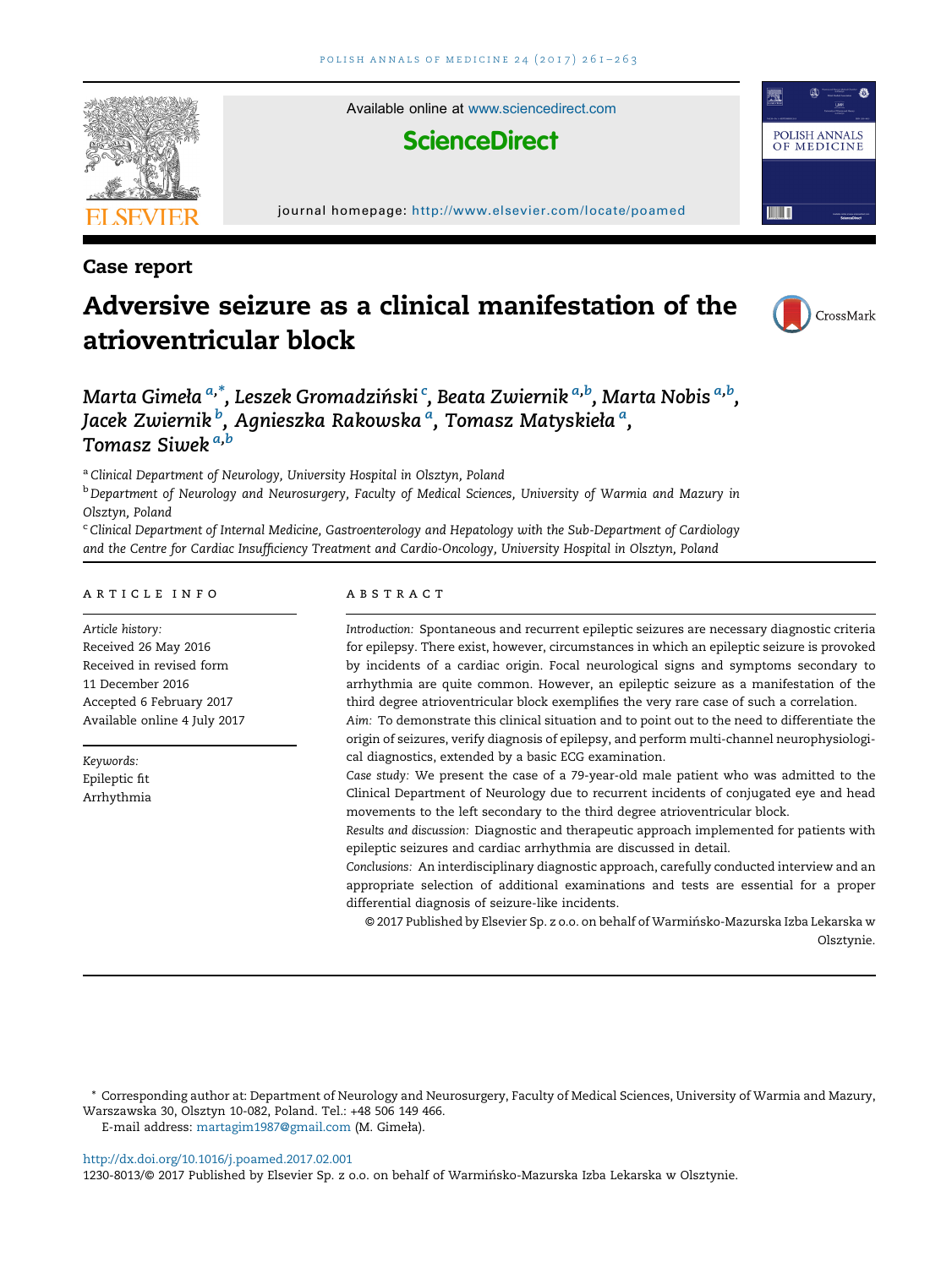### 1. Introduction

Spontaneous and recurrent epileptic seizures are necessary diagnostic criteria for epilepsy. There exist, however, circumstances in which an epileptic seizure is provoked by incidents of a cardiac origin. Focal neurological signs and symptoms secondary to arrhythmia are quite common. However, an epileptic seizure as a manifestation of the third degree atrioventricular block exemplifies the very rare case of such a correlation.<sup>1</sup>

## 2. Aim

To demonstrate this clinical situation and to point out to the need to differentiate the origin of seizures, verify diagnosis of epilepsy, and perform multi-channel neurophysiological diagnostics, extended by a basic ECG examination.

#### 3. Case study

A 79-year-old male patient was admitted to the Clinical Department of Neurology due to recurrent incidents of conjugated eye and head movements to the left. They had lasted for a month, appeared a few times a day, each lasted several seconds. During such incidents and directly afterwards, the patient was disoriented; the twilight state disappeared after a few minutes.

The patient had been treated due to arterial hypertension and prostatic hyperplasia for several years. Three years earlier he had undergone a laryngectomy due to laryngeal cancer. No signs of focal damage to the central nervous system (CNS) were found in the neurological examination. Based on the clinical picture, a preliminary diagnosis of focal frontal seizures was established and treatment with valproic acid (VPA) was initiated. Magnetic resonance imaging (MRI) of the brain revealed small vasogenic lesions, but no neoplastic or metastatic lesions were found. Their presence had been suspected based on the history of cancer and focal adversive seizures. A video-electroencephalography (EEG) recording was performed (Fig. 1). One-hour monitoring detected four seizures of an adversive clinical nature with the presence of focal lesions evidenced as spikeand-wave discharges in the right frontal area. All incidents were preceded by the third degree atrioventricular block lasting for several seconds, which was registered in the electrocardiography (ECG) channel, performed simultaneously with the EEG. No interparoxysmal disturbances were found in the EEG.

As an emergency procedure, a dual-chamber, rate-modulated (DDDR) pacemaker was implanted. A follow-up examination after 3 months revealed that no seizures occurred since the cardiac intervention. Two-phase computed tomography (CT) of the head did not detect new focal lesions, and the EEG demonstrated normal basic brain bioelectric activity, without focal or seizure-like disturbances. Antiepileptic drugs were not introduced.



Fig. 1 – The third degree atrioventricular block in the ECG channel.